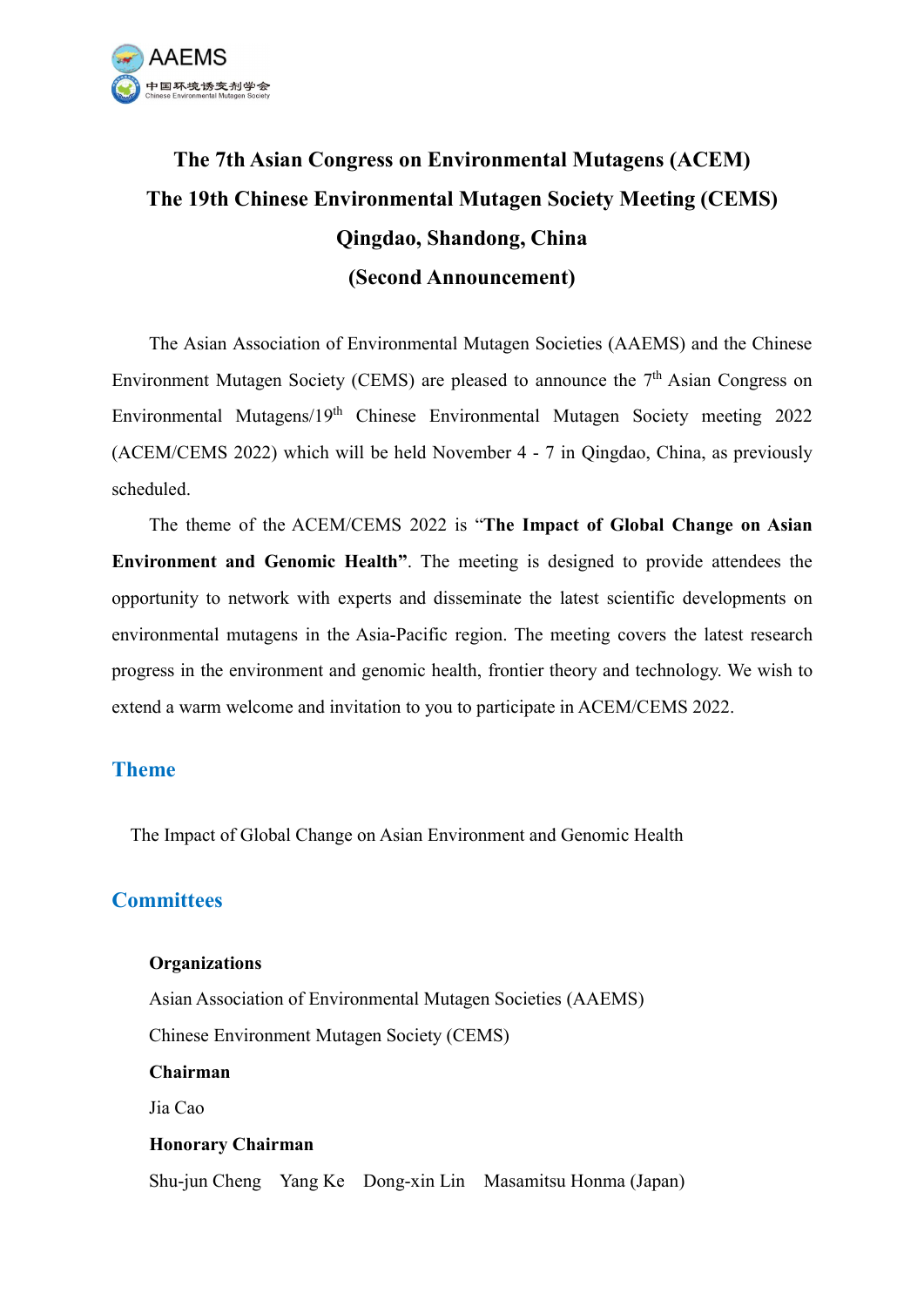

#### Scientific Program Committee

Co-Chairs Wen Chen Tian-bao Zhang

Vice-Chairs Wei-dong Qu Wei Huang

#### **Members**

Lin Ao Sepideh Arbabi Bidgoli (Iran) Scott Byrne(Australia) Rui Chen Zhi-hui Feng Amelia P. Guevara (Philippines) Ai-hua Gu Feng Hong Yi-guo Jiang Hai-dong Kan Kwon-Wook Kang (Korea) Ge-yu Liang Jian-meng Liu Huang-yuan Li Yang Luan Wen-jing Luo Da-ru Lu Takehiko Nohmi (Japan) Shuang-qing Peng Jing-bo Pi Radha Saraswathy (India) Malyn Ungsurungsie (Thailand) Yan-hong Wei Li-jun Wu Yong-jun Wu De-xiang Xu Ya-jun Xu Yuan-yuan Xu Masami Yamada (Japan) Xingfeng Yang Dian-ke Yu Hui-dong Zhang Rong Zhang

## Organizing Committee

Co-Chairs Yu-xin Zheng Wei-dong Hao

Vice-Chairs Yue-pu Pu Jun Yang

#### Members

Guang-hui Dong Su-di Gao Xiao-ting Jin Jin-yi Liu Qi-zhan Liu Yan Li Qiao Niu Lan-qin Shang Zhi-wei Sun Jing-long Tang Bao-en Shan Qing Wang Xu Wang Xue-tao Wei Shuang Wu Wei-dong Wu Li-hong Yin Wu Yao Ai-hua Zhang Li-shi Zhang Xiu-lan Zheng Jin-ping Zheng Zhi-jun Zhou Jiang-bo Zhu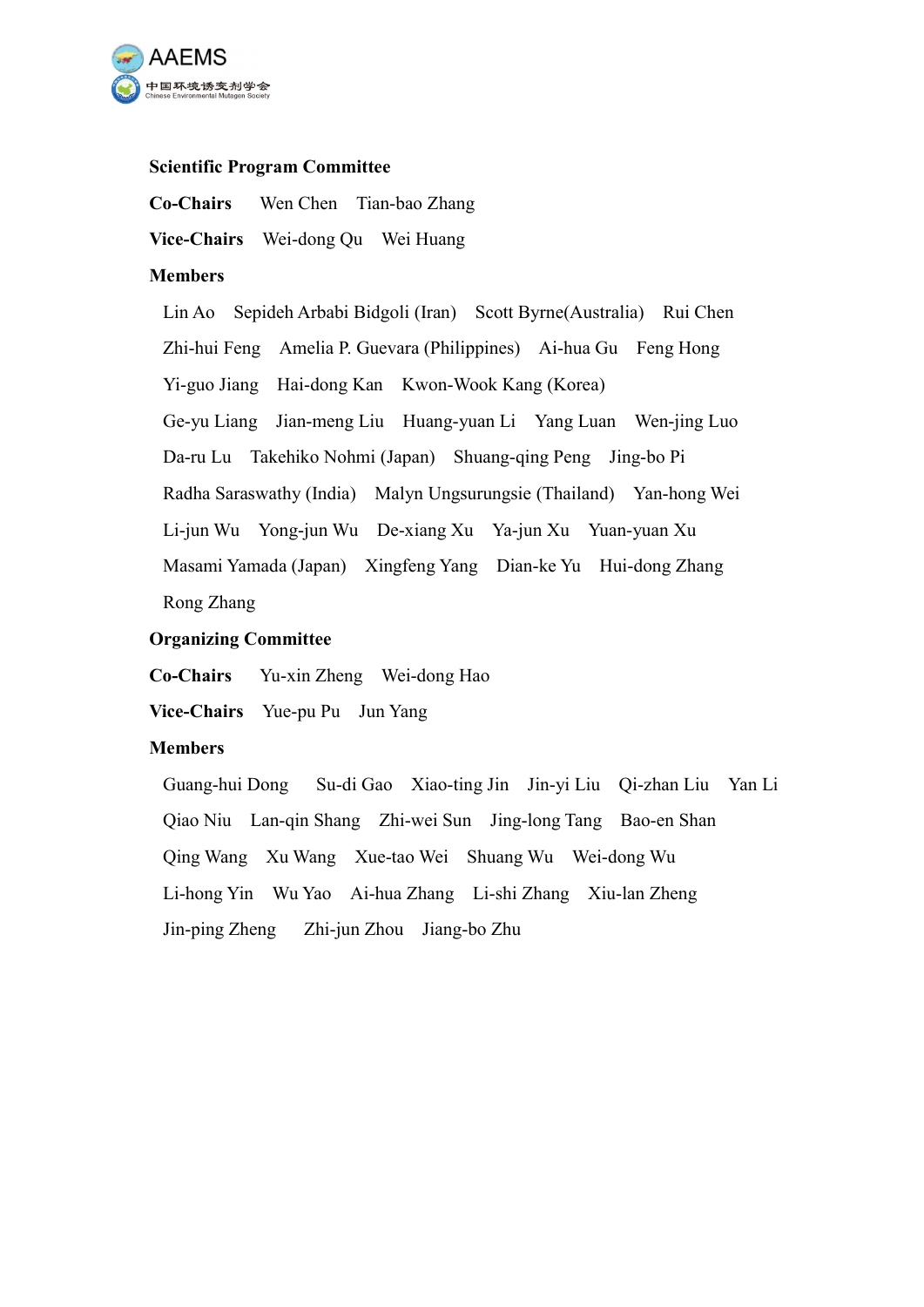

# Congress Date and Venue

Date: November 4 - 7, 2022

Schedule outline:

| November 4 | <b>Registration</b>                                            |
|------------|----------------------------------------------------------------|
| November 5 | <b>Morning: Opening Ceremony, Keynote and Plenary Lectures</b> |
|            | <b>Afternoon: Symposia</b>                                     |
| November 6 | Morning: Symposia, Youth Forum of Science & Technology         |
|            | <b>Afternoon: Symposia and Assembly Meeting of CEMS</b>        |
| November 7 | <b>Morning: Plenary Lectures &amp; Closing Ceremony</b>        |

Venue: To be announced (Qingdao, China).

## Congress Session Topics

ACEM/CEMS 2022 will proceed through a series of the keynote and plenary lectures, symposia, youth forums of science & technology, and poster exhibition session. During the meeting of ACEM/CEMS 2022, the  $10<sup>th</sup>$  executive committee meeting of AAEMS, general assembly meeting of CEMS will be held.

ACEM/CEMS 2022 will be held in Hybrid Format: participants can join In Person at Qingdao, China or Virtually from home or work. The working language of the congress is English and Chinese.

## Call for Abstracts

The ACEM/CEMS 2022 Scientific Program Committee invites all individuals to submit abstracts.

#### Subjects (but not limited to):

- 1. DNA damage and repair
- 2. Environmental mutagenesis and genomic instability
- 3. Toxicity mechanisms of environmental chemicals
- 4. Genetic and health risk assessment of environmental chemicals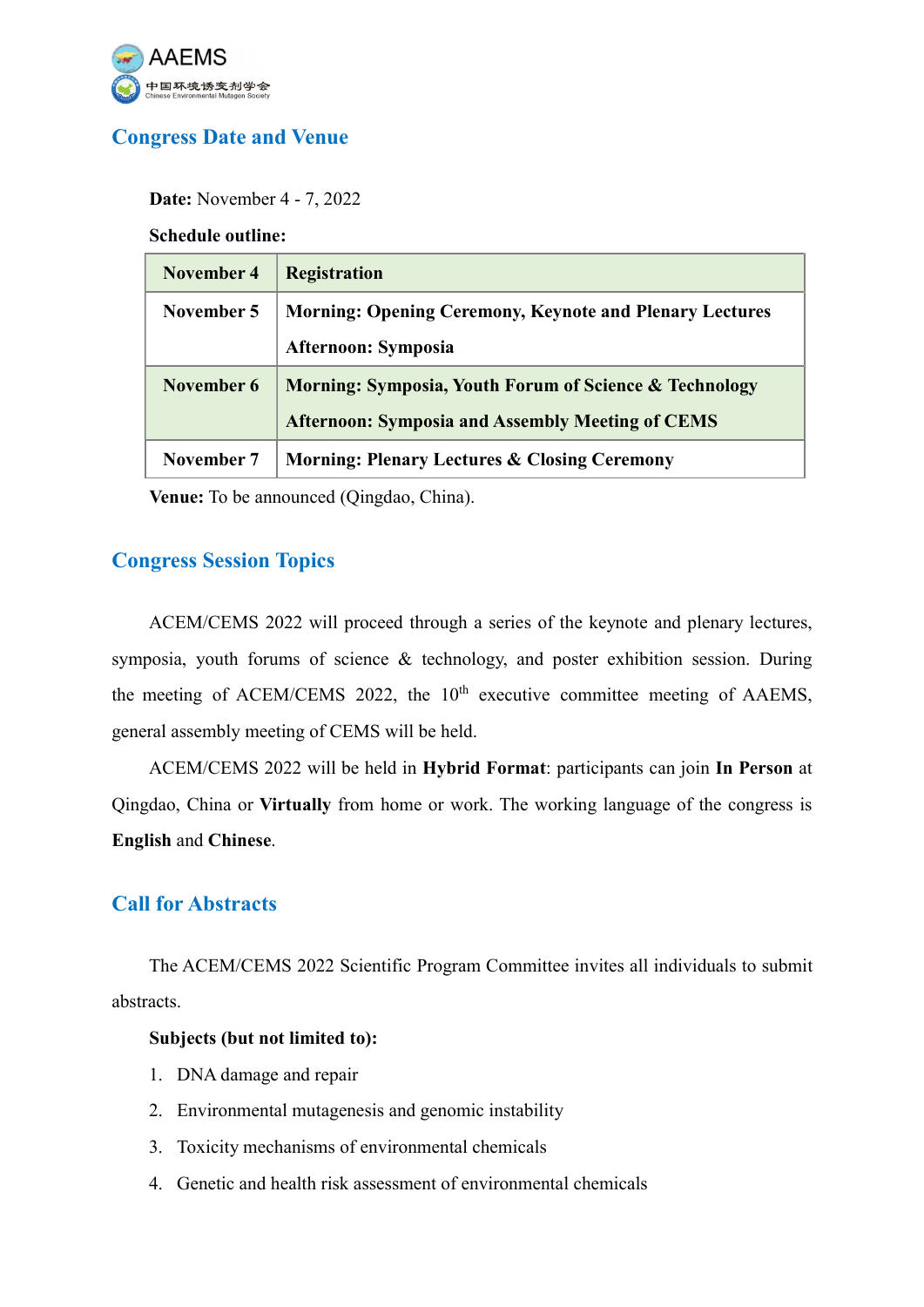

- 5. Exposure science and exposome
- 6. Genetics and epigenomics
- 7. Computational modeling and bioinformatic analysis,
- 8. Applications of new technology and approach in mutagenesis

### Submission Guidelines

1. All abstracts should be submitted online via the ACEM/CEMS 2022 website. The registration and abstract submission will be open on June 1, 2022.

2. All abstracts should be written clearly in English (with a title in both English and Chinese) not more than 500 words, including title and abstract. The number of authors should be no more than 15 and the affiliated institutions should be no more than 3. Email address of the corresponding author should be provided. (The template and instructions for abstracts submission have been provided at the end of the announcement).

3. Outstanding abstracts will be selected for oral presentation in symposia. All submitted abstracts will be reviewed by the Scientific Program Committee. Notification of abstract acceptance and invitation of oral presentation will be sent to the corresponding author via email.

4. Acknowledgment of your submission will be sent to your registered e-mail address for confirmation. You can update or modify your abstract on ACEM/CEMS 2022 website prior to

## August 31, 2022.

5. The deadline for abstract submission will be on August 31, 2022.

# Registration Fees & Types

1. The participants are required to register online. The ACEM/CEMS 2022 website will open on June 1, 2022.

ACEM/CEMS website: https://www.acemqd.com

2. Participants may register and pay registration fees online at the congress website or onsite. The registration cost covers access to all conference sessions, poster and exhibition, congress materials, lunch, tea/coffee breaks during congress dates, certificate accreditation from the organizing committee.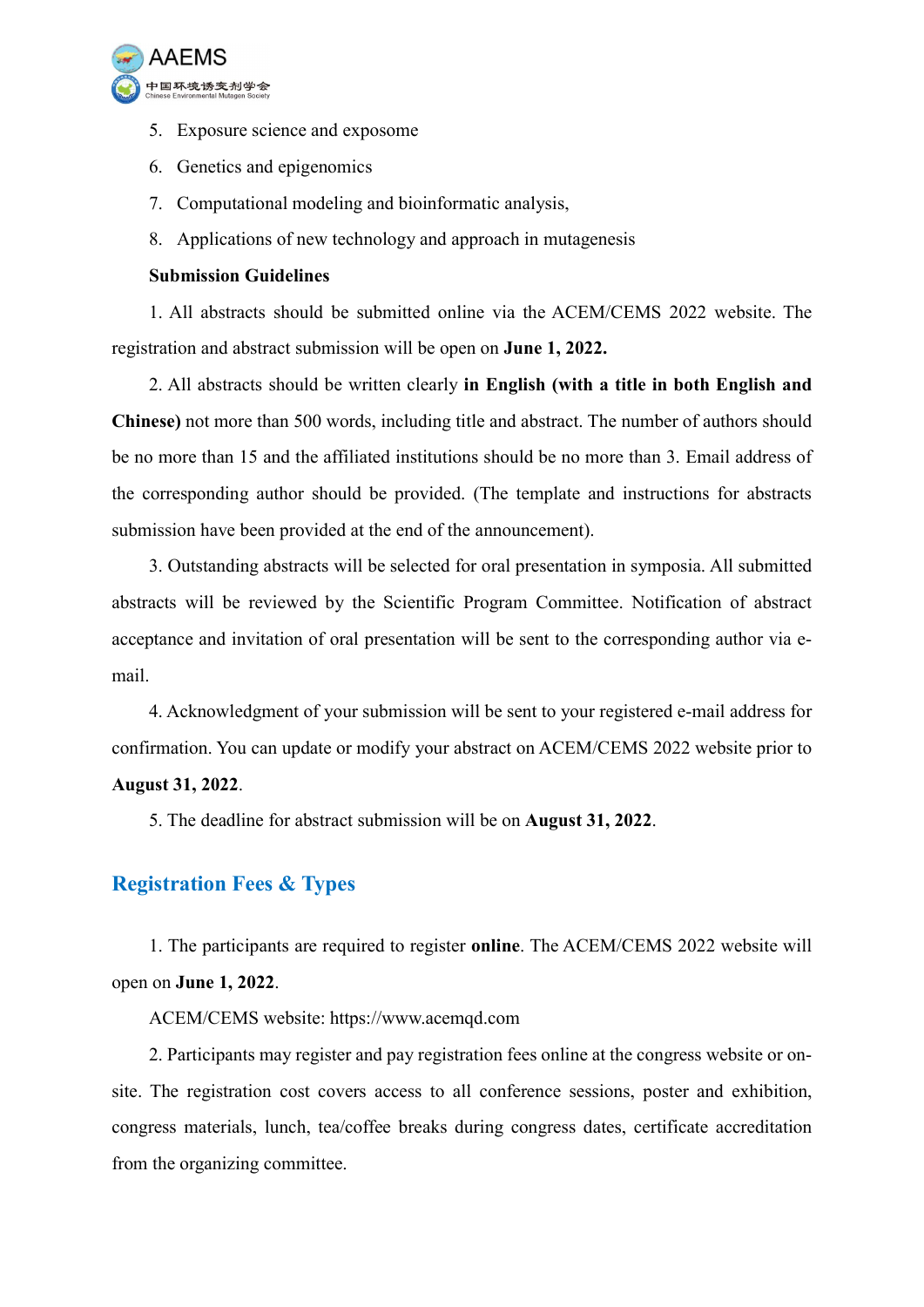

#### Registration Fees:

| Category           | <b>In-Person</b>                |                                 | <b>Virtual</b>                  |                                 |
|--------------------|---------------------------------|---------------------------------|---------------------------------|---------------------------------|
|                    | <b>Overseas</b><br>participants | <b>Domestic</b><br>participants | <b>Overseas</b><br>participants | <b>Domestic</b><br>participants |
| <b>CEMS</b> member | \$300 USD                       | Y1,800                          | <b>\$50 USD</b>                 | Y300                            |
| Non-member         | \$300 USD                       | Y2,100                          | <b>\$50 USD</b>                 | $\bf{Y400}$                     |
| <b>Student</b>     | \$200 USD                       | Y1,000                          | <b>\$40 USD</b>                 | $\bf{Y200}$                     |

#### Registration Payment:

Online payment and banking transfer will be available, the information will be provided later on.

3. The congress would be postponed or cancelled due to the outbreak of COVID-19. Each participant must obey and abide by the epidemic prevention policies of the state and local governments. Should the congress be cancelled, a full refund will be made.

Special instruction for foreign guests: Foreign guests attending the Conference on-site shall strictly abide by China's prevention and control regulations against COVID-19. Starting from January 7, 2022, Qingdao city has taken the following measures for the control of COVID-19. All passengers arriving in Qingdao from abroad must report to the local epidemic control department 3 days prior to arrival (we will provide information later on). After arriving in Qingdao, 14-day centralized quarantine and following 7-day medical observation at home or hotel are required. During the 14-day centralized quarantine, 4 times nucleic tests against COVID-19 are required. At the end of centralized quarantine, the visitors will receive one nucleic test of COVID-19 and one rapid antibody test against COVID-19. At the end of the following 7-day medical observation at home or hotel, visitors will be officially released from quarantine. To avoid the troubles from the cancellation of booked flight tickets, hotels and refund of the registration fee, we strongly recommend that the foreign participants don't make a travel plan before October 1. We will inform foreign participants on updated epidemic prevention policies as soon as they are made public.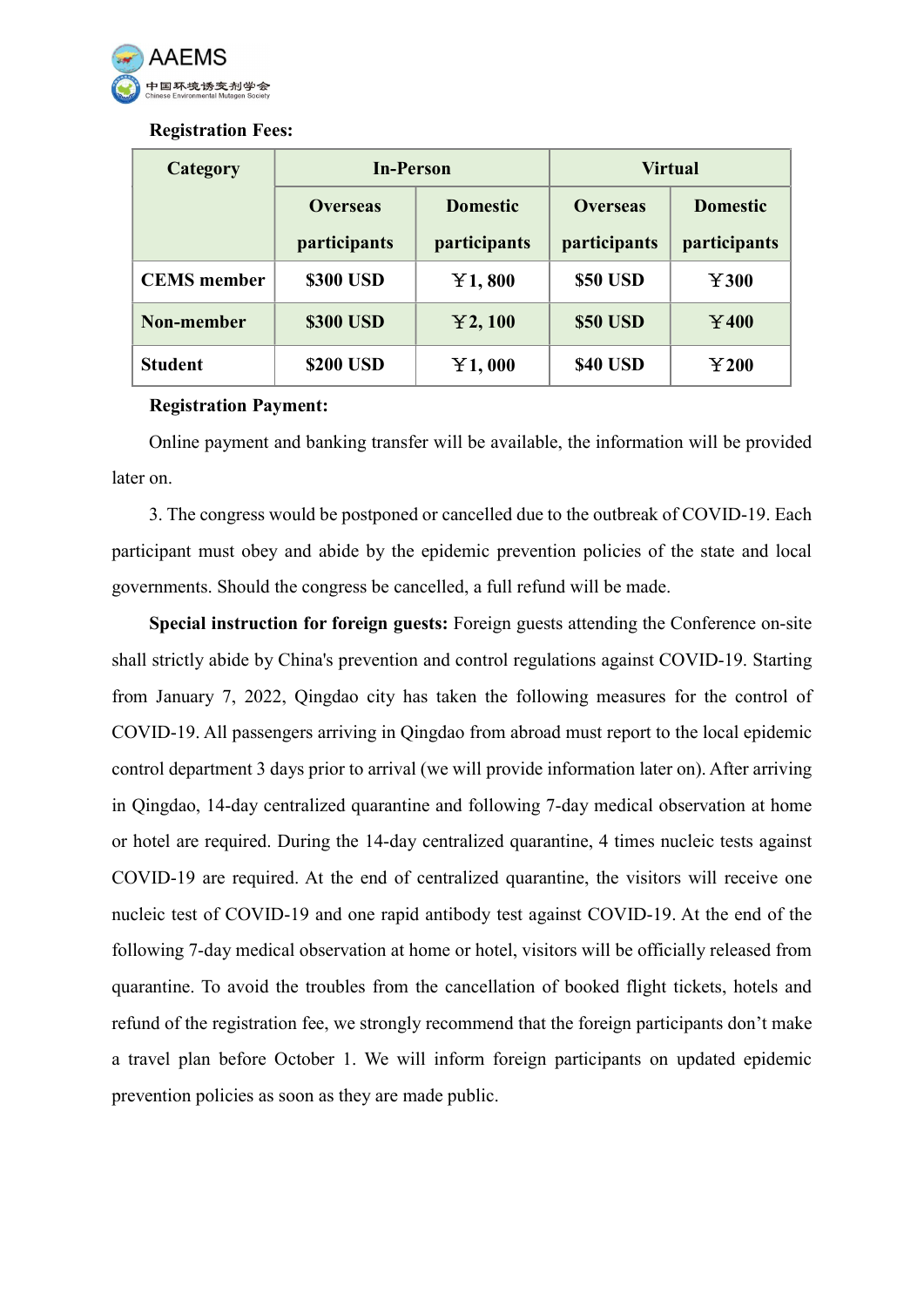

# Accommodation

Due to the epidemic situation, the hotel information cannot be provided at present.

# Contacts us

ACEM/CEMS 2022 Secretariat E-mail: ACEM-2022@cnems.org.cn Website: Chinese Environment Mutagen Society http://www.cnems.org.cn/ Scientific Organization: Sun Yat-sen University Organizer: Qingdao University Finance: Chinese Environment Mutagen Society Exhibitions: Qingdao University